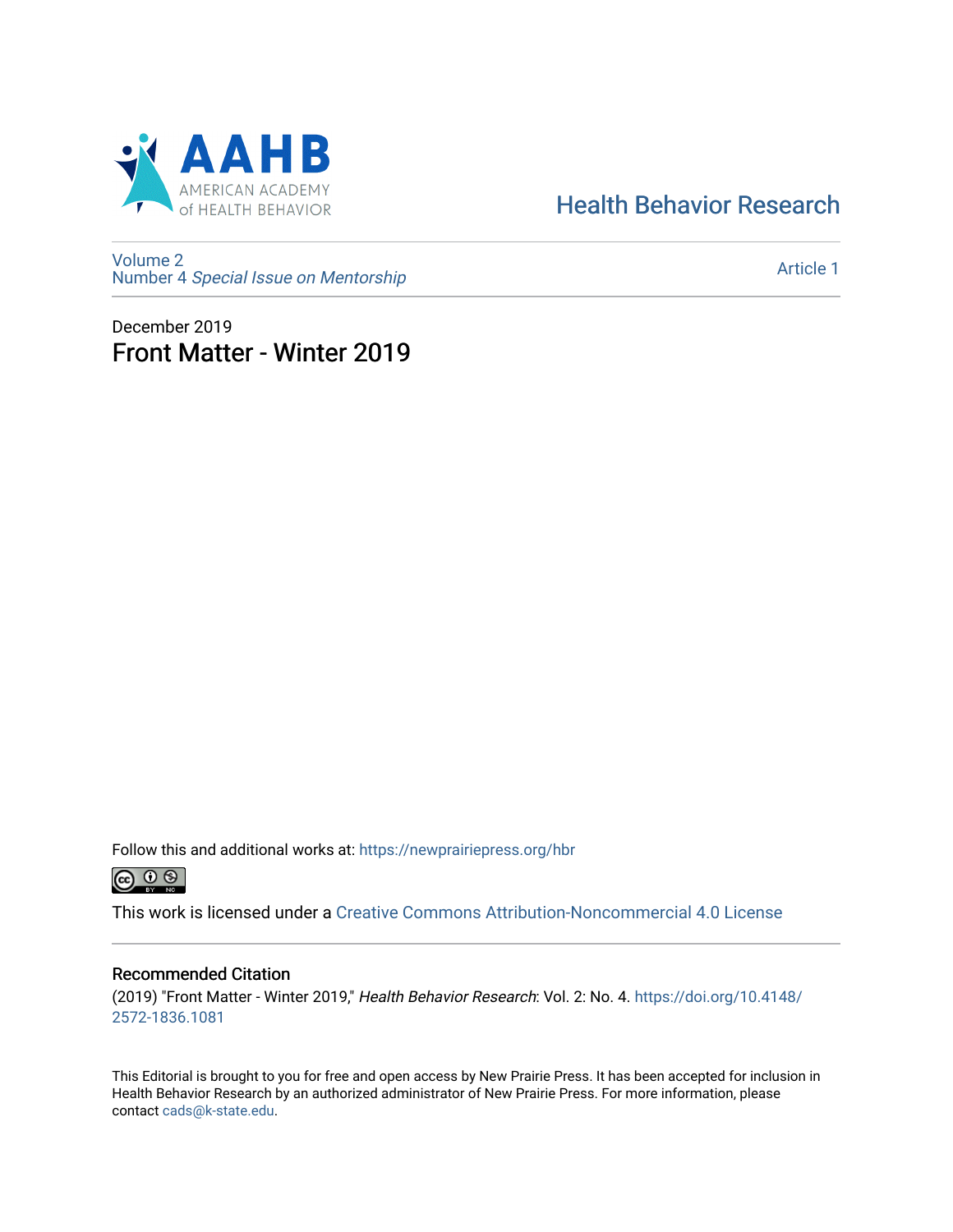# Front Matter - Winter 2019

# Abstract

This is the Front Matter for Health Behavior Research's Volume 2, Issue 4, Special Issue on Mentorship.

# Keywords

Introduction; front matter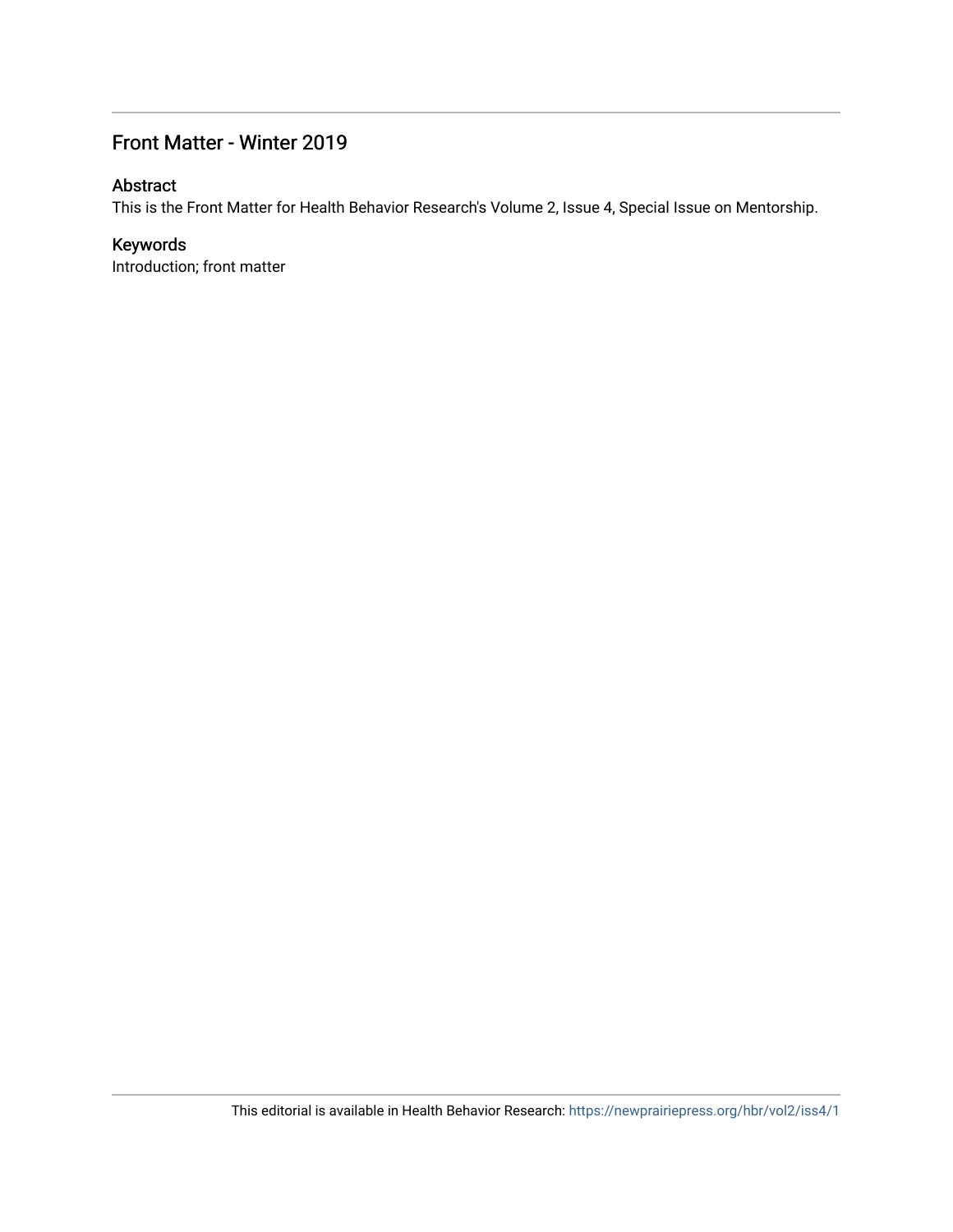# et al.: Front Matter - Winter 2019<br>
HEAT TH BEHAVIOR RESEARCH

# AMERICAN ACADEMY OF HEALTH BEHAVIOR

#### Vol. 2, Number 4 **Winter 2019**

#### Co-Editor-in-Chief

Rita DeBate, MPH, PhD, FAED, FAAHB University of South Florida

#### Co-Editor-in-Chief

Anna E. Greer, PhD, CHES Sacred Heart University

#### Honorary Laureate Editors

Lawrence W. Green, DrPH, DSc (Hon), FAAHB University of California at San Francisco Steven Yale Sussman, PhD, FAAHB University of Southern California

#### Editorial Board

John D. Clapp, PhD, FAAHB The Ohio State University

John P. Elder, PhD, MPH, FAAHB San Diego State University

Andrea C. Gielen, ScM, ScD, FAAHB Johns Hopkins University

Matthew Lee Smith, PhD, MPH, CHES, FAAHB The University of Georgia Texas A&M University

> Jay Maddock, PhD, FAAHB Texas A&M University

Deborah Parra-Medina, MPH, PhD, FAAHB University of Texas at Austin

> Scott Rhodes, PhD, MPH, FAAHB Wake Forest University

David Wyatt Seal, PhD, FAAHB Tulane University

Keith J. Zullig, MSPH, PhD, FAAHB West Virginia University

#### Copyeditor

Brooklyn Wynveen, PhD Sam Houston State University

#### Editorial Assistant

Amy Gatto, MPH University of South Florida

*Health Behavior Research* is dedicated to the translation of research to advance policy, program planning, and/or practice relevant to behavior change. This aim is accomplished by publishing scholarly works from basic and applied scientists that rigorously apply, test, and inform efforts to revise, refine, or reject theoretical principles.

## **Special Issue on Mentorship Table of Contents**

A Model for Research-Based Mentorship and Professional Development *Matthew Lee Smith* Reflections on a Mentoring Partnership Journey *David Wyatt Seal, Nathan Grant Smith, Christina J. Sun, Erika L. Thompson*  Advancing Health Behavior Research and Scholarship through Mentorship of First Generation, Underrepresented Undergraduate Students *Daphne C. Hernandez, Lorraine R. Reitzel, Isabel M. Leal* Strategies for Successful Long-Distance Mentoring *Annie Nguyen, Scott Rhodes* Mentoring the Next Generation of Health Professionals: A Mentor-the-Mentor Approach *Andrea L. DeMaria, Stephanie Meier, Jaziel L. Ramos-Ortiz* Advancing academic careers through formal professional mentorship: The Research Scholars Mentorship Program (RSMP) *Matthew Lee Smith, Lorraine R. Reitzel, Jessica M. Rath, Lisa Benz Scott, David Wyatt Seal* The Spread and Utility of Social Network Analysis across a Group of Health Behavior Researchers *Megan S. Patterson, Tyler Prochnow, Patricia Goodson* Using the Theory of Triadic Influence to Examine Correlates of Positive Drug Expectancies Among Hispanic Adolescents *Wura Jacobs, Lauren Bartoszek, Jennifer Unger* Negative School Experiences and Pain Reliever Misuse among a National Adolescent Sample *Kelsi J. Wood, Keith A. King, Rebecca A. Vidourek, Ashley L. Merianos* Food Insecurity as a Predictor of Hurricane Exposure among Underserved Adolescents *Katherine R. Arlinghaus, Daphne C. Hernandez, Craig Johnston* What determines young adults' attitudes, perceived norms, and perceived behavioral control towards healthy sleep behaviors? A reasoned action approach *Paul Branscum, Katie Qualls Fay* Health Literacy and Self-Rated Health among Homeless Adults *Chisom Odoh, Jennifer I. Vidrine, Michael S. Businelle, Darla E. Kendzor, Pooja Agrawal, Lorraine R. Reitzel* Cross-sectional Associations of Opiate Misuse/Opioid Use Disorder among Adults Experiencing Homelessness *Valentina Maza, Daphne C. Hernandez, Darla E. Kendzor, Michael S. Businelle* Consistency of Reported Barriers for Colorectal Cancer Screening Among Adults Who Have Never Been Screened *Cherie Conley, Amanda J. Dillard, Constance M. Johnson, John A. Updegraff, Wei Pan, Alyssa Langenberg, Isaac Lipkus* Mammography Social Support for Women Living in a Midwestern City: Toward Screening Promotion via Social Interactions *Wasantha P. Jayawardene, Mohammad R. Torabi, David K. Lohrmann, Ahmed H. YoussefAgha* Adult Food Insecurity is Associated with Heavier Weight Preferences among Black Women *Layton Reesor-Oyer, Nadia Garcia Marroquin, Daphne C. Hernandez* Diet Quality as a Mediator of the Relation between Income-to-Poverty Ratio and Overweight/Obesity among Adults: Moderating Effect of Sex *Sajeevika S. Daundasekara, Nipa P. Kamdar, Ashley Dao, Anna Greer, E. Lisako J. McKyer, Daphne C. Hernandez* Exposure to Violence and Sleep Inadequacies among Men and Women Living in a Shelter **Setting** *Pooja Agrawal, Julie Neisler, Michael S. Businelle, Darla E. Kendzor, Daphne C. Hernandez, Chisom Odoh, Lorraine R. Reitzel*

Quality Evaluation Tool for Clinician Online Continuing Medical Education

*Brittany Rosen, Gary Kreps, James M. Bishop, Skye L. McDonald*